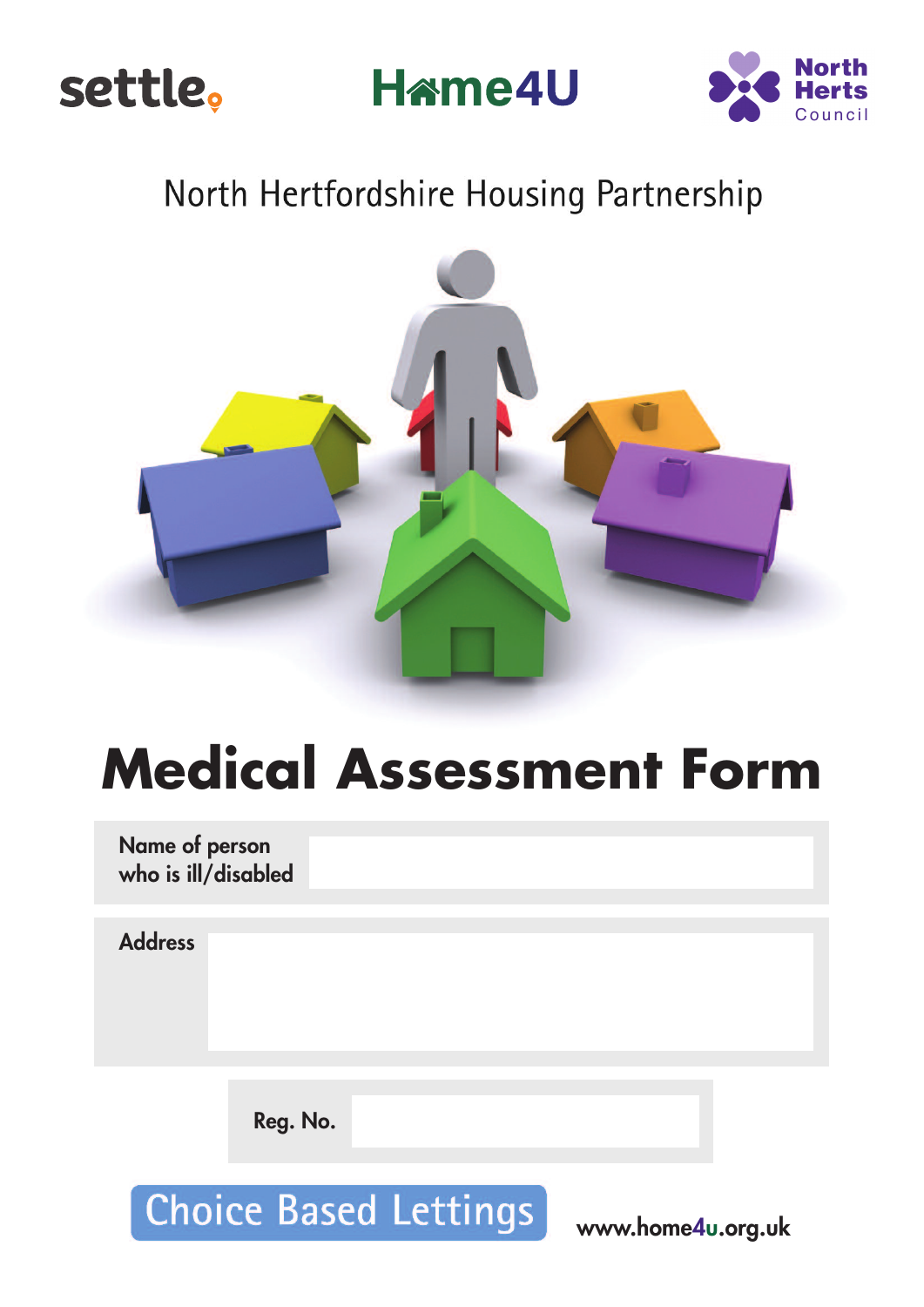#### **CONFIDENTIAL**

Please use this form if you want or need to move and you or someone you are living with has a long term illness or disability. All the information will be treated as confidential.

#### **Please try to give as much detail as possible as this will help us to help you.**

If more than one person included in your application has a long term medical problem or disability that affects their housing, please complete a separate form for each person.

If you need help in completing the form, please ask, we will be happy to help.

#### **ABOUT YOU**

| Name of the person who is ill or disabled:                                 |
|----------------------------------------------------------------------------|
| If this is a child, what is the surname of the parent?                     |
| Date of Birth:<br>Male<br>Female                                           |
| Do you have your own bedroom?<br>Yes<br>No                                 |
| If no, who do you share with? Give relationship and age of other person(s) |
|                                                                            |
| Please tell us about all the people who live permanently in your home      |
| <b>Full name</b><br>Date of birth<br><b>Relationship to you</b>            |
|                                                                            |
|                                                                            |
|                                                                            |

Present accommodation

| Flat<br>House                                                                               | Maisonette | Bungalow               | Room in shared house            |              |
|---------------------------------------------------------------------------------------------|------------|------------------------|---------------------------------|--------------|
| Other Please give details                                                                   |            |                        | No. of Bedrooms within property |              |
| Floor level of flat / maisonette:                                                           | ground     | 2 <sub>nd</sub><br>1st | 3rd                             | 4th or above |
| Is there a lift?<br>Yes                                                                     | <b>No</b>  |                        |                                 |              |
| Is your heating<br>Gas                                                                      | Electric   | Other<br>None          |                                 |              |
| How is the heat provided?<br>(For example, radiators, storage heaters, gas fire and so on). |            |                        |                                 |              |
| Which rooms are heated?                                                                     | Bedrooms   | Living Rooms           | <b>Bathoom</b>                  | Kitchen      |
| Is your bathroom                                                                            | upstairs   | downstairs             |                                 |              |
| Is your toilet                                                                              | upstairs   | downstairs             | both                            |              |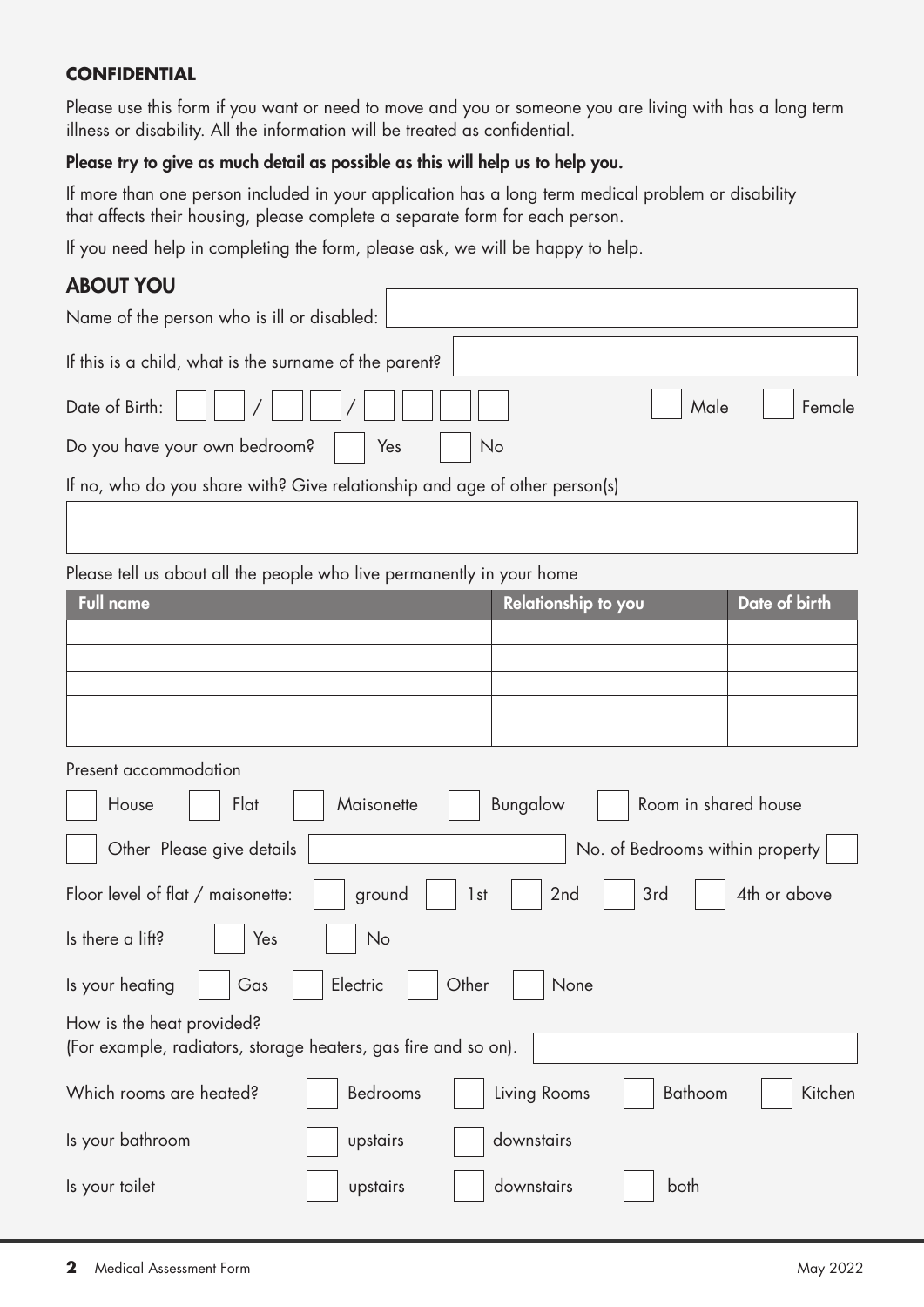| How long have you been affected by the health condition(s)/disability?                  |  |
|-----------------------------------------------------------------------------------------|--|
| Because of these health condition(s), why is the property you now live in not suitable? |  |

**How would your condition(s) improve if you moved to a suitable property?**

**What sort of accommodation do you need?**

| Would you need any alterations if we could offer you somewhere else to live                   |
|-----------------------------------------------------------------------------------------------|
| Eg bath rails? If yes, please list the alterations. Please supply a copy of your occupational |
| therapist's report detailing the adaptations needed.                                          |

Yes | No

**Do you get any help or are awaiting support from people like: (please tick the box(es) that apply to you)**

| District nurse     | Occupational Therapist or similar  | Home Help | Meals on Wheels            |
|--------------------|------------------------------------|-----------|----------------------------|
| Mental Health Team | <b>Community Psychiatric Nurse</b> |           | Learning Disabilities Team |
| Other              | No support                         |           |                            |

List how often

If so, please give us their name(s) and address(es): Complete on a separate sheet if necessary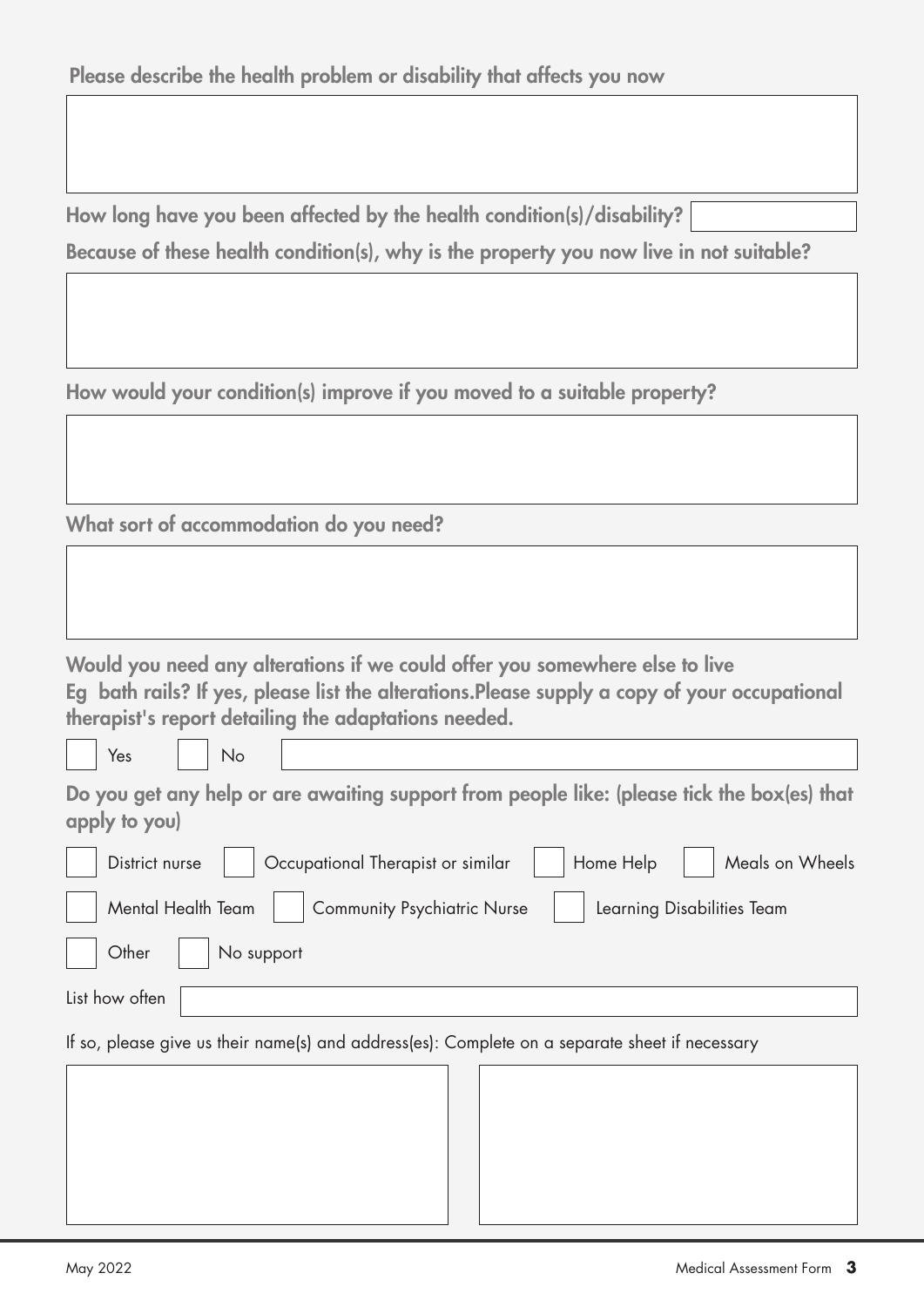**Please tell us what medication you take and the dose:**

**YOU MUST ENCLOSE A PHOTOCOPY** if you are on medication, of the repeat prescription slip for this form to be considered.

| Medicine:                                                                           |                  |
|-------------------------------------------------------------------------------------|------------------|
|                                                                                     |                  |
| How many times a day do you take this?<br>Dose:                                     |                  |
| How long have you been taking this?                                                 |                  |
| Medicine:                                                                           |                  |
| How many times a day do you take this?<br>Dose:                                     |                  |
| How long have you been taking this?                                                 |                  |
| Medicine:                                                                           |                  |
| How many times a day do you take this?<br>Dose:                                     |                  |
| How long have you been taking this?                                                 |                  |
| Medicine:                                                                           |                  |
| How many times a day do you take this?<br>Dose:                                     |                  |
| How long have you been taking this?                                                 |                  |
| <b>TREATMENT</b> Are you receiving any treatment for a condition?                   |                  |
| (e.g. Chemotherapy, Physiotherapy, Psychotherapy, Radiotherapy)                     | <b>No</b><br>Yes |
| If yes, which, providing details of how long you have been receiving this treatment |                  |
|                                                                                     |                  |
| Your doctor's name and address:                                                     |                  |
|                                                                                     |                  |
|                                                                                     |                  |
| Your doctor's telephone number:                                                     |                  |
| Date last seen and outcome:                                                         |                  |
| If you have a consultant, please give their name(s) and hospital address:           |                  |
|                                                                                     |                  |
|                                                                                     |                  |
| Which medical condition are you seeing the consultant for?                          |                  |
|                                                                                     |                  |
|                                                                                     |                  |
| Your consultant's telephone number:                                                 |                  |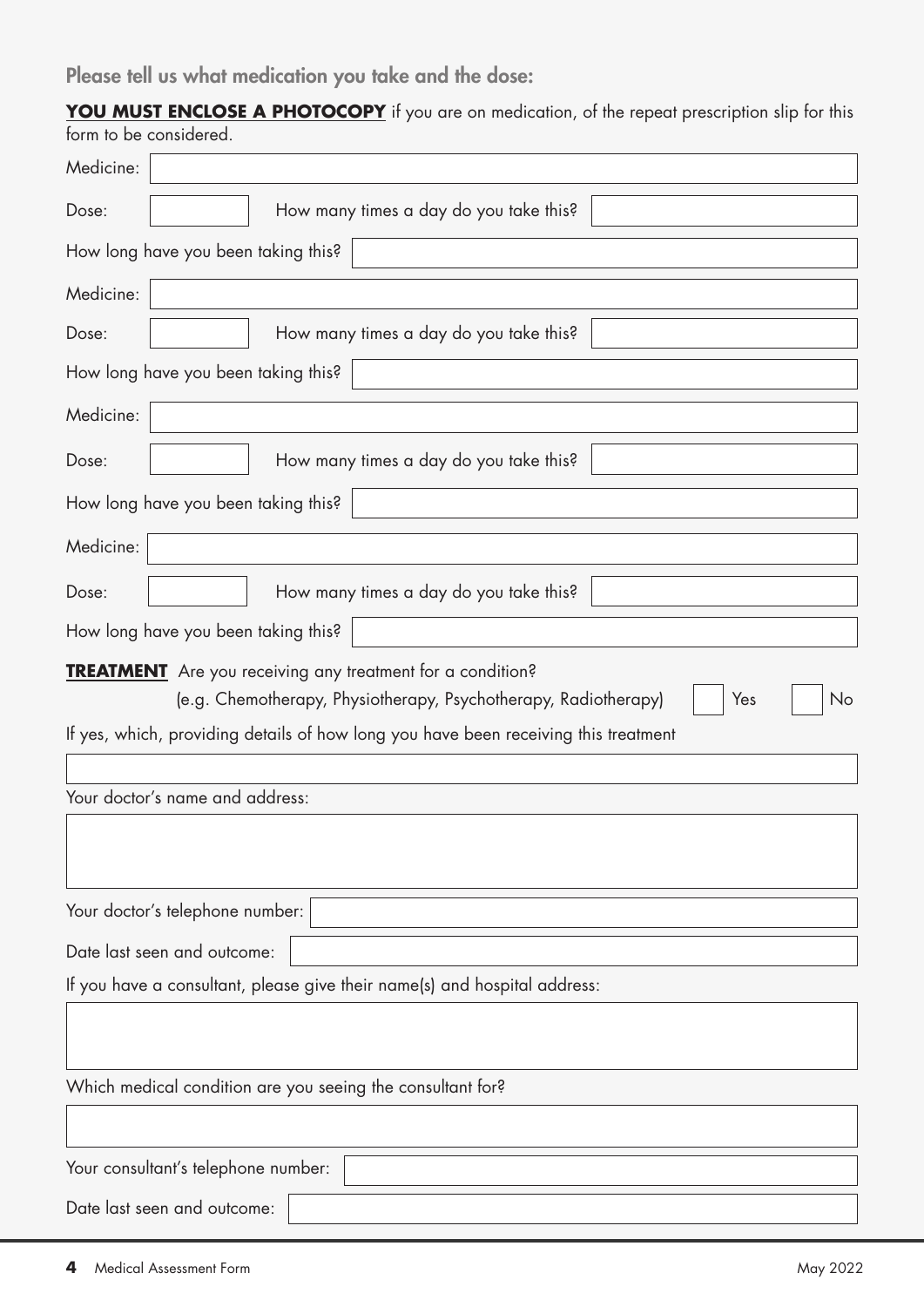## **ABOUT THE HOME YOU LIVE IN NOW**

**Do you have difficulty using stairs?** 

Do you have to climb stairs or steps to your front door?

Is your home all on one level once you are inside?

Have any alterations been made to your home **because of a medical problem or disability?**

| Yes | No |                                      |
|-----|----|--------------------------------------|
| Yes |    | $\vert$ No $\vert$ How many? $\vert$ |
| Yes | No |                                      |
| Yes | No | On a<br>waiting list $\Box$          |

If so give details below:

| Are you registered disabled?<br>If yes, please provide evidence of registration | Yes | No |
|---------------------------------------------------------------------------------|-----|----|
| Do you use a wheelchair?                                                        | Yes | No |
| If yes, do you use it -<br>outside<br>both<br>Inside                            |     |    |
| Do you use a Walking Frame?                                                     | Yes | No |
| If yes, do you use it -<br>outside<br>both<br>Inside                            |     |    |
| Do you use a Walking Stick?                                                     | Yes | No |
| If yes, do you use it -<br>Inside<br>outside<br>both                            |     |    |
| Can you bathe, wash and dress yourself without help?                            | Yes | No |
| If no, who helps you?                                                           |     |    |
| rgw                                                                             |     |    |
| Can you do your shopping without help?                                          | Yes | No |
| If no, who helps you?                                                           |     |    |
|                                                                                 |     |    |
| Can you do your housework without help?                                         | Yes | No |
| If no, who helps you?                                                           |     |    |
|                                                                                 |     |    |
| Do you require assistance at night?                                             | Yes | No |
| Please provide details and evidence of this:                                    |     |    |
|                                                                                 |     |    |
|                                                                                 |     |    |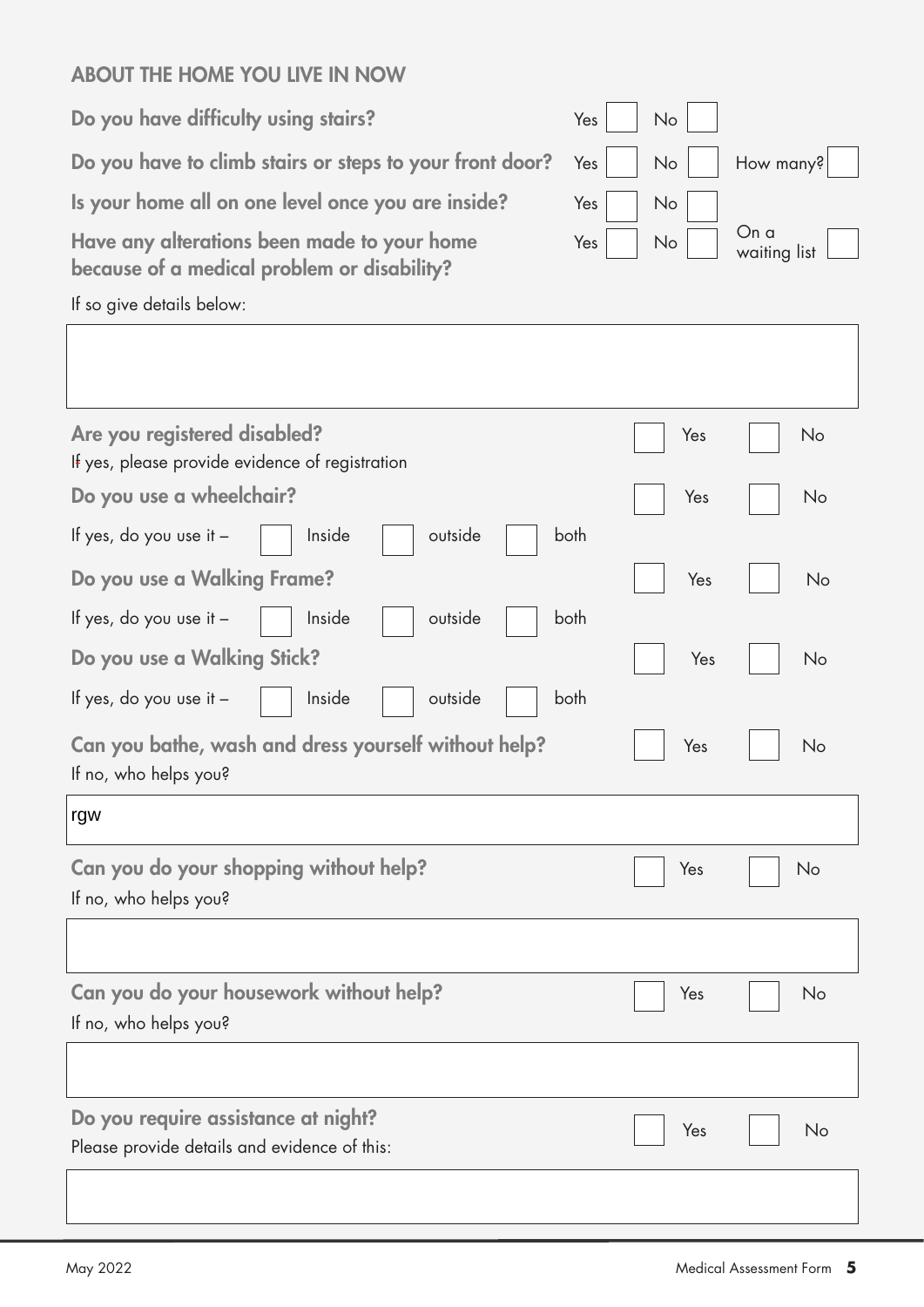**Are you receiving Disablement Benefits? (eg Employment and Support Allowance (ESA), Disability Living Allowance (DLA), Attendance Allowance (AA), Personal Independent Payment (PIP), Industrial Injury Payment).**

| Yes                                        | No   | If yes, please specify<br>including date it<br>awarded and provide<br>evidence of this. |        |     |  |  |  |
|--------------------------------------------|------|-----------------------------------------------------------------------------------------|--------|-----|--|--|--|
| If yes to DLA, which level applies to you? |      |                                                                                         |        |     |  |  |  |
| Mobility:                                  | High |                                                                                         | Low    |     |  |  |  |
| Care:                                      | High |                                                                                         | Medium | Low |  |  |  |

Please attach a photocopy of your DLA entitlement letter showing the benefit you receive.

**Please use this space to provide any other information you want to give us about your medical condition or disability:**

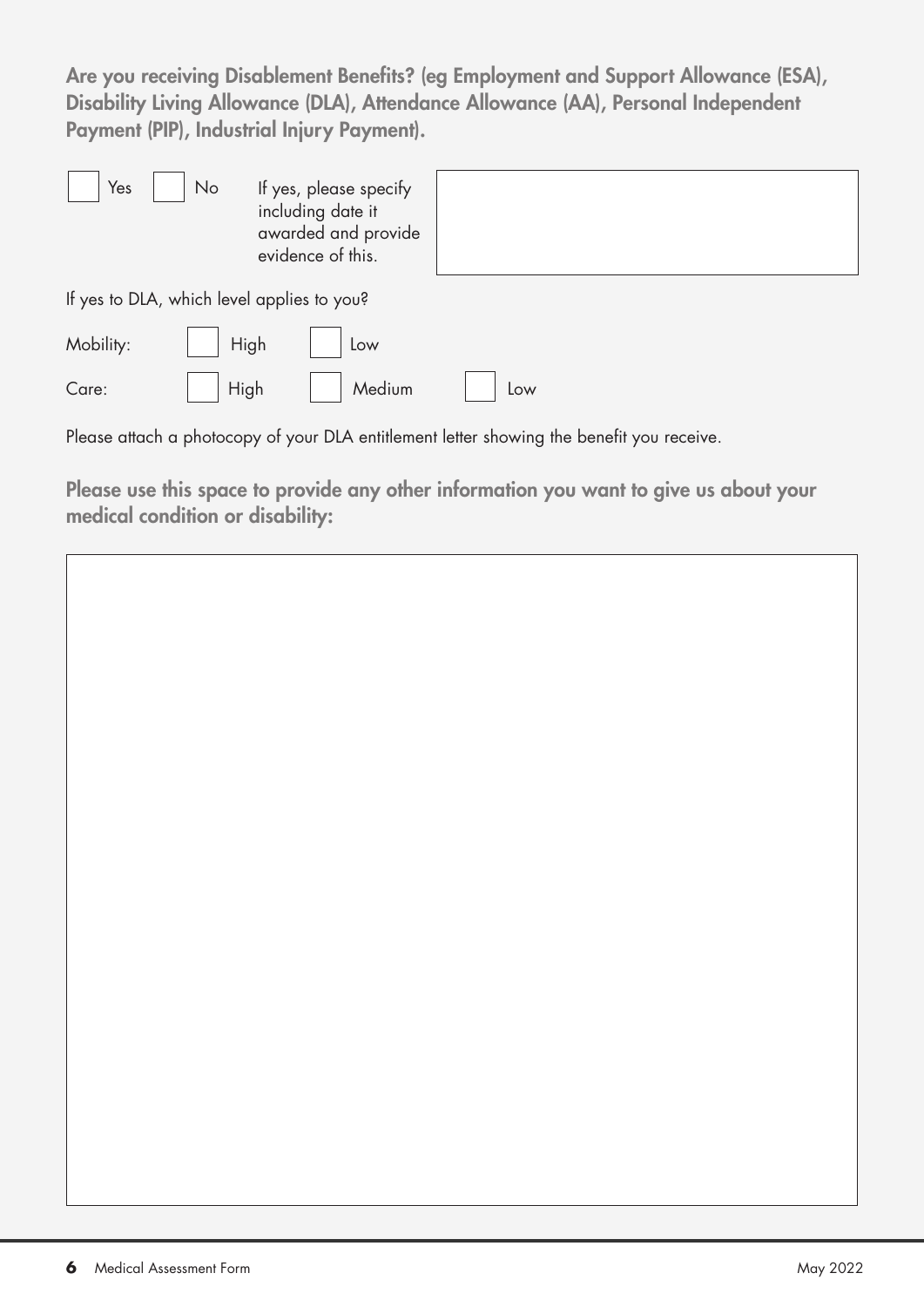## **DECLARATION**

I / We have checked the details written on this form and declare that it is true and complete in every detail.

I / We understand that the Partner may pass this information to any Housing Association to which I may be nominated.

I / We give my permission for this information to be checked by contacting persons as reasonably considered prudent by the partners such as the DWP, Social Services, Employment Service, bank, building society, estate agent, solicitor, landlord, Immigration Service, doctor, employer, Housing Associations, Councils.

I / We understand that the information I have given is confidential and can only be used in ways allowed by the Date Protection Act. I / We understand that you may share this information with other organisations to prevent and detect fraud.

I / We will tell the partner if there is any change in my / our circumstances.

I / We understand that if I have given information which is not true, I may be prosecuted and that I / we may be evicted from any property which I / we may have been given.

I authorise the release of any information, which may be relevant to my housing application or to my medical condition, held by other agencies/individuals,to North Herts Housing Partnership. NHHP will not be responsible for any fees or costs in obtaining information.

| Signed:          |                                                         |
|------------------|---------------------------------------------------------|
| Date:            |                                                         |
|                  | Has someone helped you complete this form?<br>Yes<br>No |
|                  | If yes, please provide their details below              |
| Name:            |                                                         |
| Address:         |                                                         |
|                  |                                                         |
| Contact details: |                                                         |
| Relationship:    |                                                         |

#### **Please note it may take up to six weeks to receive confirmation of your medical assessment.**